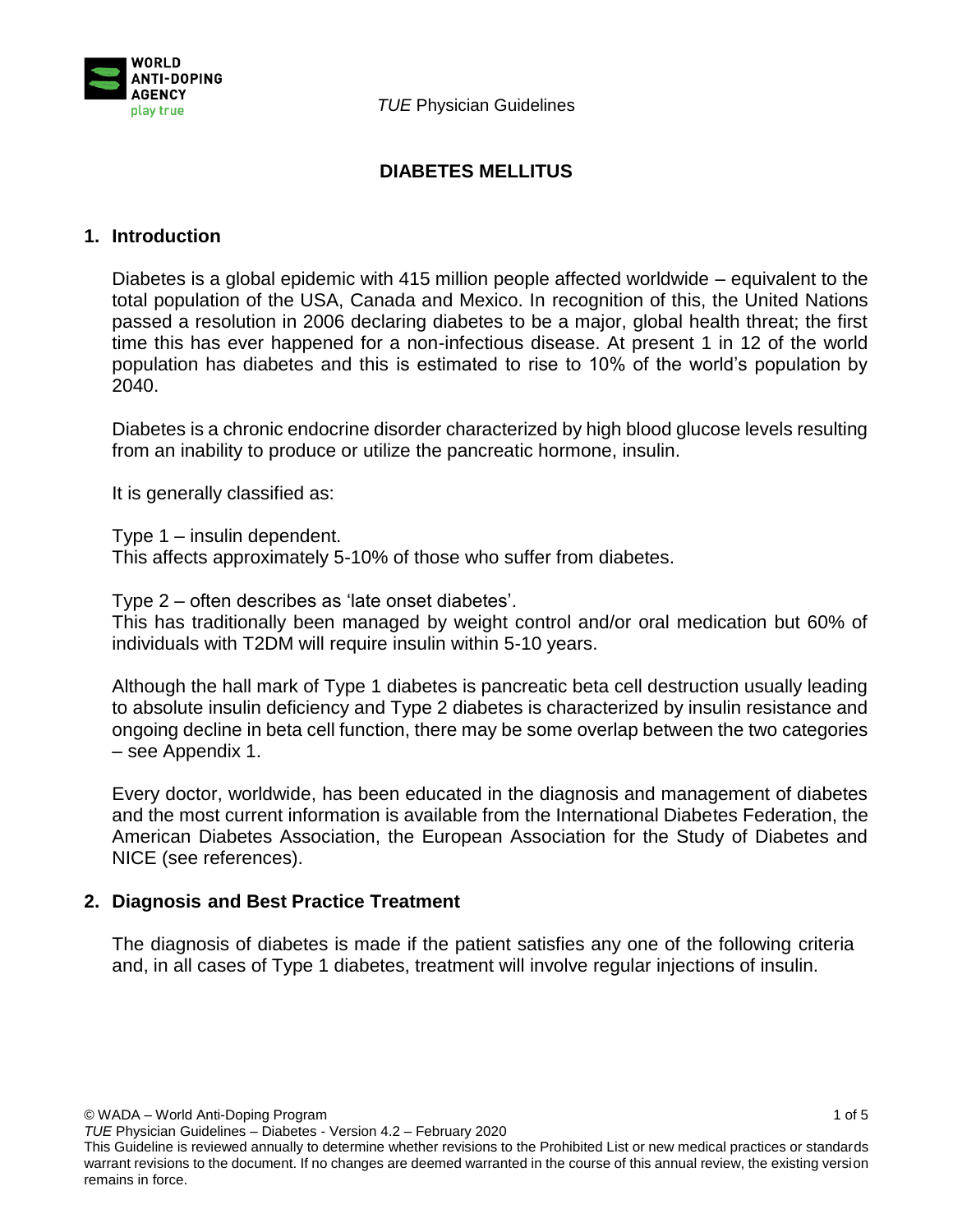

### *TUE* Physician Guidelines Diabetes Mellitus

#### Criteria for the diagnosis of diabetes

| OR                                                                                                                                                                                                     |
|--------------------------------------------------------------------------------------------------------------------------------------------------------------------------------------------------------|
| 2-h PG ≥200 mg/dL (11.1 mmol/L) during an OGTT. The test should be performed as described by the WHO, using a<br>glucose load containing the equivalent of 75 g anhydrous glucose dissolved in water.* |
| OR.                                                                                                                                                                                                    |
| A1C $\geq$ 6.5% (48 mmol/mol). The test should be performed in a laboratory using a method that is NGSP certified and<br>standardized to the DCCT assay.*                                              |
| 0R.                                                                                                                                                                                                    |
| In a patient with classic symptoms of hyperglycemia or hyperglycemic crisis, a random plasma glucose ≥200 mg/dL (11.1<br>mmol/L).                                                                      |

# $\mathbb{P}^{\star}$  in the absence of unequivocal hyperglycemia, results should be confirmed by repeat testing.

# Type 2 Diabetes Mellitus – T2DM

The onset of T2DM is generally in later life but there has been a recent upsurge in children and adolescents. In addition, the management of T2DM has undergone a radical overhaul with the implementation of a strategy that includes the use of insulin at a much earlier stage.

This is strong contrast to the long-established practice of keeping patients on diet and oral medication for as long as possible, before considering the use on insulin.

Optimal T2DM management should maintain the HbA1c (glycosylated haemoglobin) below 7.0. If the HbA1c rises above this level, despite diet and oral medication, or if they are not achieving glycemic goals, treatment with insulin is indicated and should not be delayed.

It should be noted that the HbA1c is a measure of glycaemia control over the previous 2-3 months and will not change rapidly when insulin is introduced. In addition, switching to insulin will normally result in a weight gain of around 4kgs, which may be of significance in athletes involved in weight sensitive sports. In this situation, patients may continue to take METFORMIN after starting insulin because this medication attenuates the weight gain associated with a switch to insulin.

Although insulin is not usually considered as the first therapy of choice in T2DM, it may be utilized in the initial treatment for newly diagnosed T2DM if the patient is symptomatic and/or have an HbA1c over 10% and/or the fasting blood glucose is consistently over 250mg/dl (5.5 mmol/l).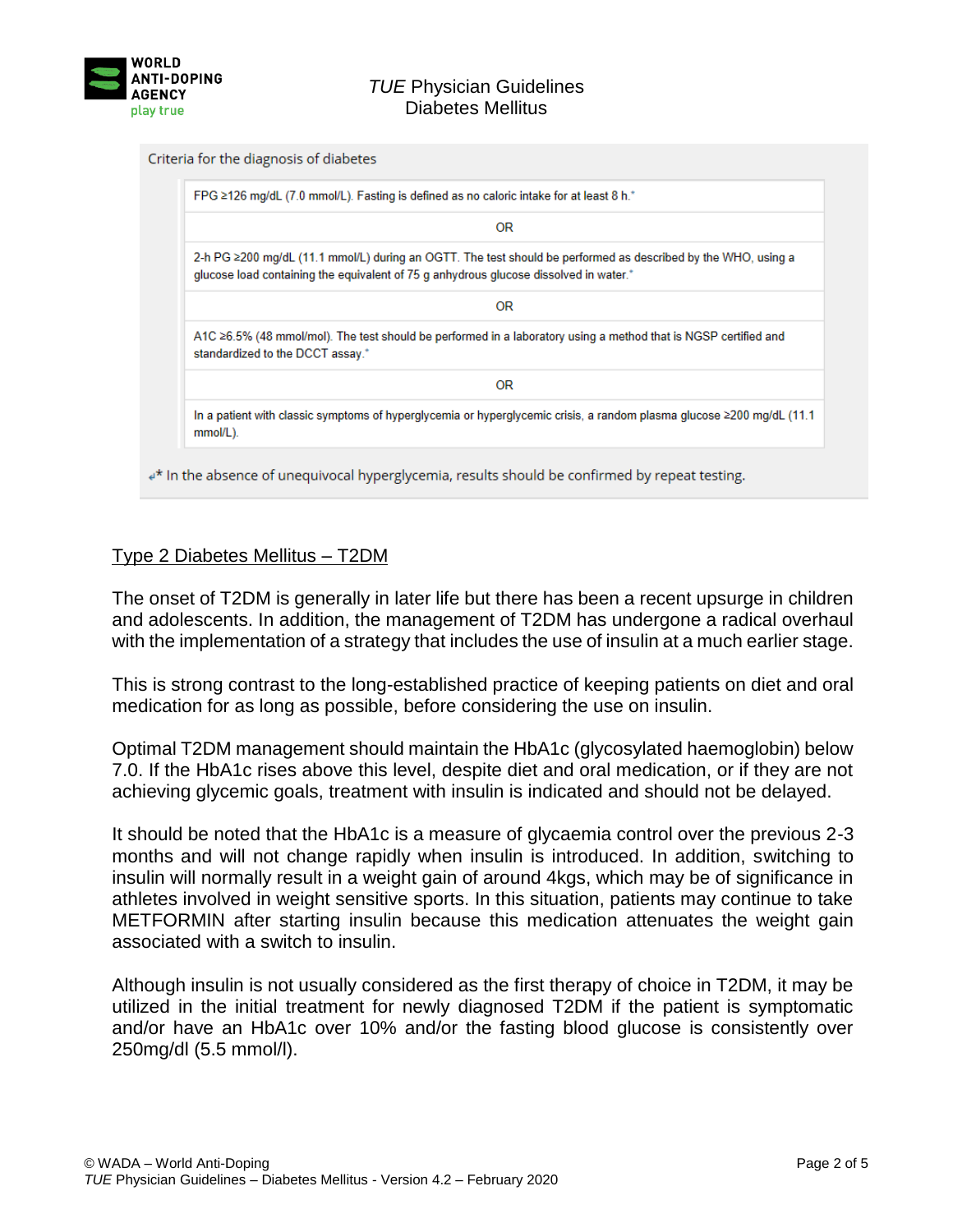

### Transient Intensive Insulin Treatment (TIIT)

Recent research indicates that utilising a short course on insulin, as soon as the initial diagnosis of T2DM is made, could successfully lay the foundation for prolonged good glycaemia control. TIIT involves 2-3 weeks of multiple daily injections of insulin or the use of an insulin pump. At the end of this course of treatment, individuals may be normoglycaemic for many months, without the need to take any medication (42-69% are euglycaemic at 12 months).

Despite vast expenditure on healthcare worldwide, management of T2DM remains woefully inadequate with patients spending an average of 5 years well outside the recommended glycaemia range before treatment is initiated. The latest standards of clinical practice entail the utilization of insulin therapy at a much earlier stage in the treatment continuum and this will directly impact the work of TUECs.

# **3. Prohibited Substances**

Insulin is prohibited under S4 of the WADA Prohibited List – Hormone and Metabolic Modulators. All individuals with diabetes on insulin require a TUE.

Individuals with T2DM, who are only on oral antihyperglycaemic, do not require a TUE.

### **4. Other Non-Prohibited Alternative Treatments**

There are currently no alternatives to insulin.

### **5. Consequences to Health if Treatment is Withheld**

Failure to utilize insulin in the treatment of patients with Type 1 diabetes will result in the death of the patient.

As described above, in certain situation where T2DM is poorly controlled, insulin may be part of the recommended treatment regimen.

### **6. Treatment Monitoring**

Once the initial diagnosis of type 1 or T2DM is made, patients will be regularly monitored by a doctor or diabetes educator to ensure that the dosage of insulin is adequate for glycaemic control.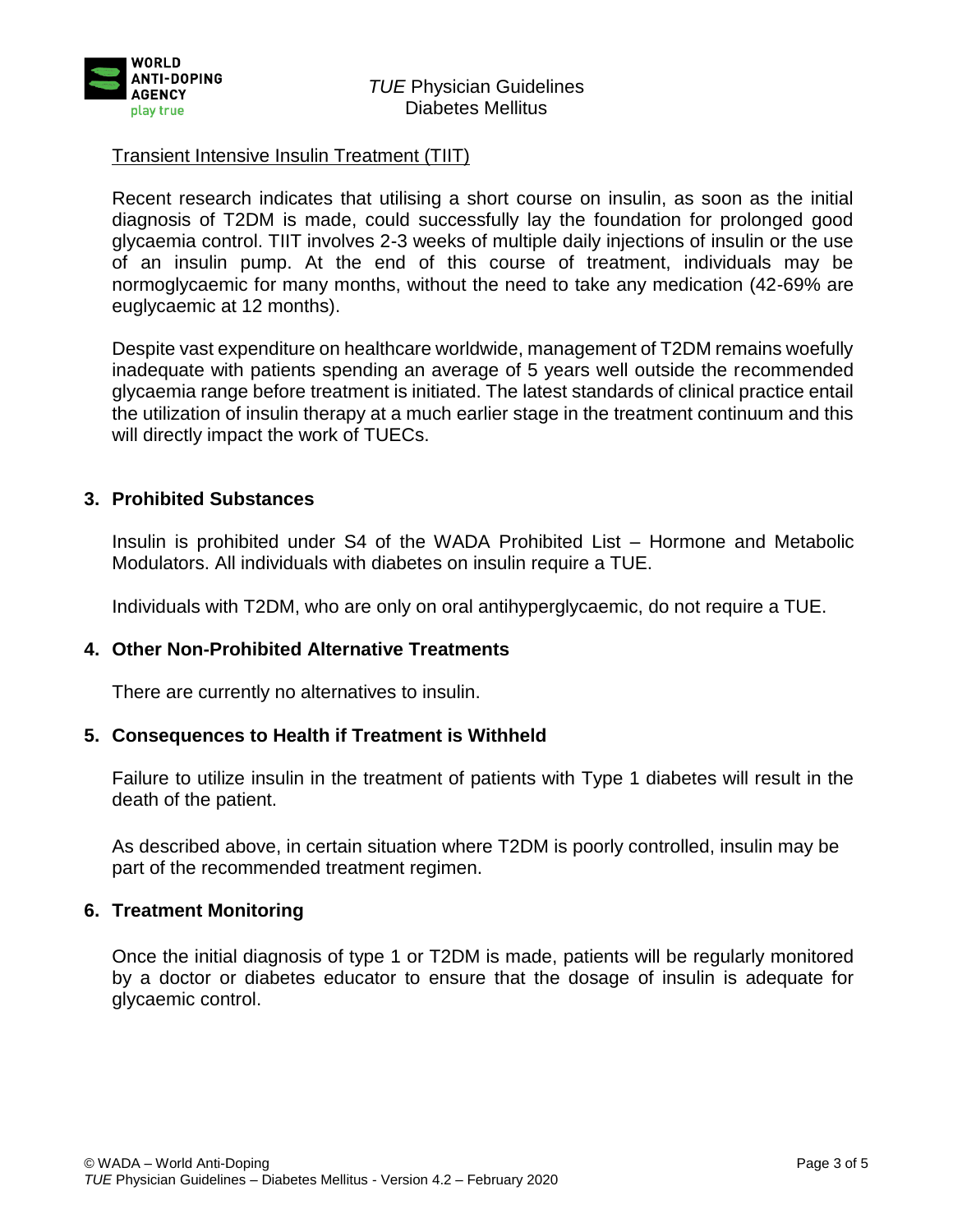

# **7. TUE Validity and Recommended Review Process**

The initial TUE request must include details of the onset, investigation and diagnosis of the condition, with supporting documentation from a specialist in the management of diabetes, or a unit specializing in the management of diabetes. It is recommended that for Type II diabetes an initial TUE for insulin is granted for 12 months. After 12 months, the TUE should be reviewed (with documentation obtained from the General Practitioner and the specialist, or specialist unit) and a further TUE granted for 10 years. Initial Type I diabetes TUEs may be granted for insulin for up to 10 years. Thereafter, the TUE should be reviewed every 5 years, following receipt of the documentation listed above.

### **8. Any Appropriate Cautionary Matters**

None.